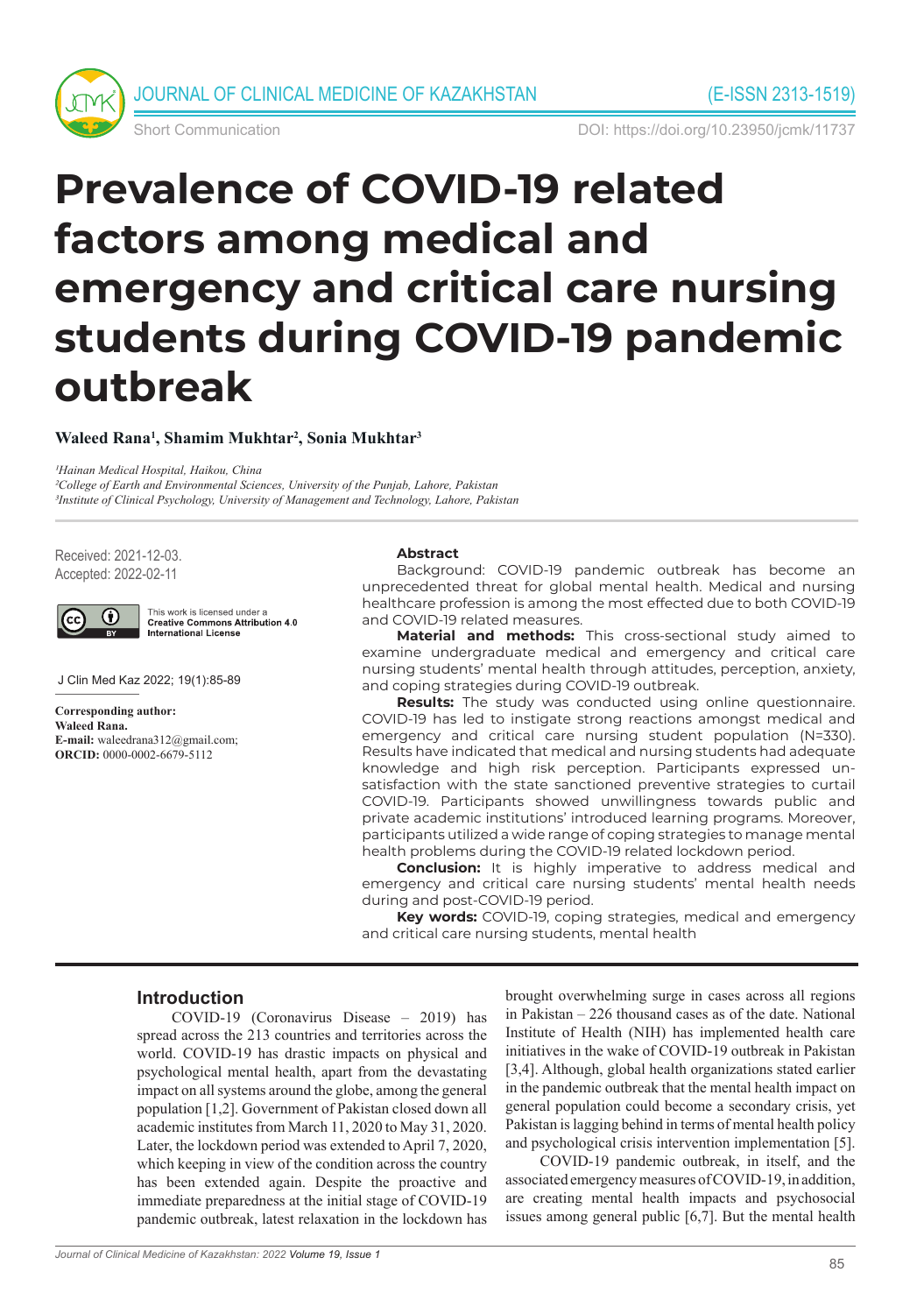of youth has drastic impacts from the social distancing to closed academic institutes. Classes are postponed, students are being promoted based on previous results, and board examinations will be held accordingly and a mass online classes system are being introduced in Pakistan, for the first time. Majority of the academic intuitions are facing challenges with virtual learning from faculty to students. Pakistan's higher education commissions are striving to establish online management approaches and to promote virtual learning environment among students. Previous studies have highlighted the academic and mental health challenges on multifaceted and multifarious levels [8].

Youth's mental health from constant (mis)infodemics about the pandemic and its effects; self-isolation and social distancing; home confinement; closed socializing institutions and agents; and the anxiety (uncertainty and unpredictability) revolving around the emergency situation as a product of COVID-19 are having adverse impact on the psychosocial health of students. Symptoms such as general attitudinal change, anxiety, depression, fear, stress, and unhelpful coping strategies are some of the frequently occurring mental health concerns during COVID-19 pandemic outbreak [9,10]. One extensive study explored that 0.9% students exhibited severe symptoms of anxiety, 2.7% moderate symptoms and 21.3% mild symptoms. Anxiety and coping strategies are multifaceted phenomenon, varying from increased to decreased response based on the actual and perceived situations. Attitudes, anxiety and coping strategies could help determine help-seeking or help-denying; adherence towards lockdown policies or civil disobedience; behavioral modification or resistance; compliance with changed lifestyle or reluctance; adjustment or maladjustment; and wellbeing or mental health issues among the young population segment. To the best of our knowledge, this is the first study of prevalence of medical and emergency and critical care nursing students' mental health examined through attitudes, perception, anxiety and coping strategies during the COVID-19 pandemic. Considering the relevance of these conditions, this study aimed at assessing COVID-19 related factors amongst students such as attitudes, perception, anxiety and coping strategies of students during the COVID-19 pandemic in Pakistan. This study investigated and analyzed the mental health status of students during the COVID-19 pandemic outbreak in Pakistan: a) to evaluate the psychological situation of medical and emergency and critical care nursing students; b) to provide a theoretical framework for psychological intervention with medical and emergency and critical care nursing students; c) and provide a ground for the promulgation of local and global medical and emergency and critical care nursing student mental health policies.

## **Material and methods**

This was a cross-sectional study conducted during the period of April 20 – May 20, 2020. The targeted sample was composed of undergraduate medical and emergency and critical care nursing students of local academic institutes. The participants in the study were sampled through cluster sampling. The sample consisted of 330 students from the undergraduate enrolled medical and emergency and critical care nursing. The mental health of students was assessed during the COVID-19 outbreak by using structured questionnaires. Selfstructured questionnaires were used to collect the data. The instrument demonstrated high correlation, validity, reliability and Cronbach's alpha. Items included were "my constant thoughts about coronavirus", "my frustration towards people's lack of compliance" etc. Student participants were determined using the snowball sampling techniques. Participants who answered the online survey developed through Google forms with an appended consent form. The survey link was sent to the participants through social media platforms (Facebook, WhatsApp and Twitter). The research population consisted of individuals above 18 years in various academic institutes across the country. Statistical analyses were carried out using SPSS IBM-21 software. The institutional review board of the author's practicing medical college and hospital approved this study. All participants were provided with the informed consent appended with the study.

### **Results and Discussion**

A total of 330 participants who completed the questionnaires, 212 (64.24%) were female participants, 100 (30.30 %) were male and 18 (5.45%) were members of the LGBTQI+ community. Participants belong to the age group of 20-25 years (176 or 53%) and single in terms of relationship status (313 or 94%) with family income less than a ten thousand Pakistani rupee per month (218 or 66%). And the majority of the participants' major subject was emergency nursing (75 or 22%). Majority of the participants (243 or 73%) were well aware of the epidemiology and transmission of COVID-19 including the modes of transmission through physical contact, touching, kissing, coughing and sneezing. Participants were aware of the primary symptomology of COVID-19 is fever and coughing (322 or 97.55%). And majority of the participants (303 or 91%) were well aware of the importance of preventive and precautionary strategies including staying at home, maintaining social distancing and self-isolation to curtail the spread of coronavirus among family, friends and community. Studies conducted so far have provided evidence of epidemiology and symptomology of COVID-19 through social contact as mainly transmission mode [11] with mild to severe symptoms [12] through symptomatic and asymptomatic transmission [13].

Participants' perception (206 or 62%) on the risks of COVID-19 and the importance of COVID-19 related precautionary measures showed the understanding of high risk level of COVID-19. Furthermore, participants' perceived following precautionary and preventive measures as highly effective in controlling coronavirus spread: staying at home, social distancing, sanitizing and washing hands, screening and testing, and the implementation of nationwide lockdown. Additionally, Rana et al (2020) and Mukhtar (2020) from Pakistan stressed upon the implementation of the lockdown measures as an effective tool to prevent the transmission of coronavirus in addition to the prevalence of mental health and psychological issues among general public. Participants' attitudes toward COVID-19 screening, treatment and vaccination indicate that the majority of the participants (268 or 81%) were willing to be vaccinated against coronavirus, while only a few number of participants (62 or 18%) rejected the possibility of vaccination. Those participants who were not willing to be vaccinated (150 or 45.45%) reported distrust in science and apprehension towards health risks and side effects. This is similar in line with the earlier studies' findings which indicated that the main concern of students' during the pandemic influenza H1N1 was related to the vaccinations' safety [14].

Study participants' reported dissatisfaction and distrust (135 or 40.9%) with the state's mitigation and actions to curtail the spread of the coronavirus in the community. Many participants (137 or 41.51%) reported less satisfaction with the information dissemination process ordained by the government, however, reported (184 or 55%) high satisfaction with the services of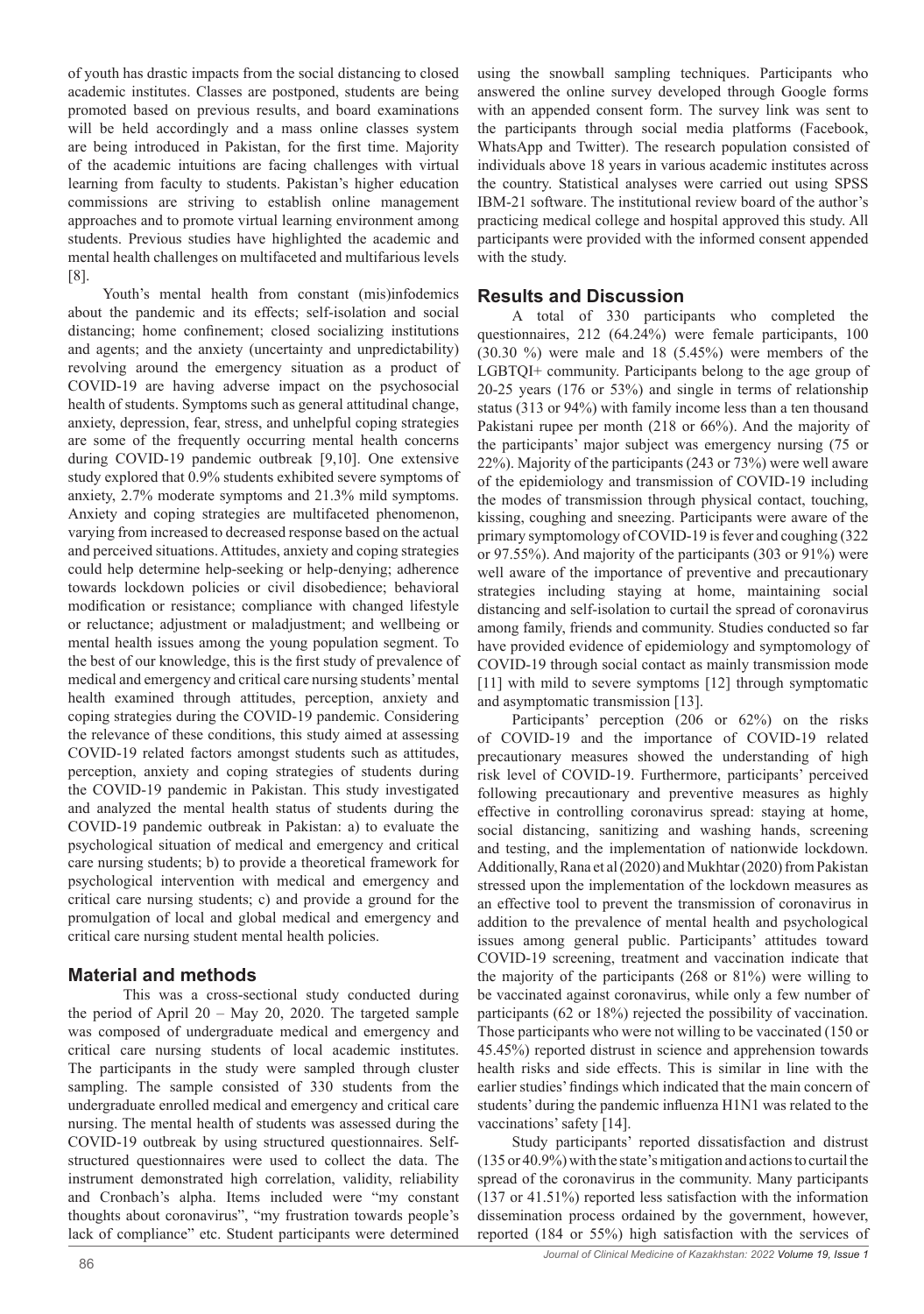medical health practitioners (doctors, nurses, and paramedical staff) of the frontline workers. This is divergent with the results of the study conducted at Australia (developed country) whose respondents reported satisfaction with the government's actions in handling of COVID-19 in Australia [15] (Table 1).

Table 1 Medical and emergency and Critical Care Nursing students' attitudes towards online programs during COVID-19 (n=330)

| Reasons for saying 'yes'                      | $\frac{0}{0}$ |
|-----------------------------------------------|---------------|
| To finish academic requirements               | 81.07         |
| Misses academic environment                   | 80.47         |
| Online classes are convenient                 | 54.44         |
| Timely managed studies                        | 53.25         |
| Does not want to quit studies                 | 42.01         |
| Reasons for saying 'no':                      |               |
| Unavailability of internet connection         | 75.48         |
| Unavailability of computer                    | 72.29         |
| Unavailability of smartphones                 | 61.78         |
| Boring online modules                         | 57.01         |
| Difficulty in learning through online classes | 41.40         |
| Lack of contact with tutors                   | 39.49         |
|                                               |               |

Further, attitude of medical and emergency and critical care nursing students' towards their education during the COVID-19 pandemic outbreak (as shown in table 1) indicated their affirmative reaction towards academic institutions' closing amidst COVID-19 (265 or 80%), and many participants (217 or 65.85%) approved with the extension of the classes to the next semester until the end of COVID-19 pandemic outbreak. However, many participants (196 or 59%) displayed apprehension with the online learning program. These participants further reported the reasons of dissatisfaction due to unavailable or unstable internet connection (238 or 72%). These findings are parallel with the results of Ja'ashan (2015) which indicated that the majority of the students expressed dissatisfaction with the online learning program due to internet connection problem [16] (Table 2).

Furthermore, the majority of the participants exhibited anxiety during the period of COVID-19 lockdown as shown in table 2. Majority of the medical and emergency and critical care nursing students (206 or 62.42%) were concerned about financial resources and food availability and other participants (54%) reported limited social contact, large gatherings and social distancing. These findings are parallel with the research which showed individuals were concerned about their families and acquaintances for coronavirus transmission during the ongoing peak-time COVID-19 pandemic outbreak [17]. Studies moreover affirmed the impact of COVID-19 on the mental health of students [18] (Table 3).

In order to cope with the anxiety of the COVID-19 pandemic outbreak, participants responded a range of coping strategies and techniques as shown in. During the peak time of COVID-19 pandemic outbreak, participants reported following rigorous standardized infection control measures (297 or 90.19%) and 80% reported limited social contact and public mass gatherings to minimize public COVID-19 exposure. This study's findings are similar with the study of other studies which indicated that during disease outbreaks, individuals tend to follow strict precautionary infection personal protective measures [19-21].

The current study aimed at assessing attitudes, perceptions, anxiety and coping strategies of students indicated that medical and emergency and critical care nursing undergraduate students



Table 2 Medical and emergency and Critical Care Nursing students' anxiety (Impact of COVID-19 Scale ICVS) (Mukhtar et al., 2020) related to COVID-19 pandemic outbreak (n=330)

| Sr. No | Items                                                                                        | (%)   |
|--------|----------------------------------------------------------------------------------------------|-------|
|        | (I am worried about)                                                                         |       |
| 1      | Getting infected from coronavirus.                                                           | 62.64 |
| 2      | My acquaintances getting infected of coronavirus                                             | 56.04 |
| 3      | Our country's healthcare system is insufficient                                              | 54.15 |
| 4      | Violation of coronavirus quarantine                                                          | 51.70 |
| 5      | That coronavirus health instructions is not followed                                         | 50.75 |
| 6      | About feeling lonely                                                                         | 62.64 |
| 7      | About the coronavirus-related death news                                                     | 48.30 |
| 8      | About the lack of funeral arrangement after<br>coronavirus-related death                     | 48.30 |
| 9      | Limited scientific knowledge about coronavirus                                               | 45.85 |
| 10     | My constant thoughts about coronavirus                                                       | 44.15 |
| 11     | My frustration towards people's lack of compliance                                           | 37.36 |
| 12     | If someone coughed or sneeze near me, I feel<br>conscious of getting infected of coronavirus | 35.66 |
| 13     | Thinking or hearing about coronavirus caused aches<br>and pains in my body                   | 34.91 |
| 14     | I have difficulty in breathing because of coronavirus                                        | 34.31 |
| 15     | I have troubled sleep because I worry about the<br>coronavirus                               | 33.58 |
| 16     | Feeling bored                                                                                | 62.64 |
| 17     | I regularly search internet for coronavirus related<br>news                                  | 48.30 |
| 18     | I spend more time on social media coronavirus<br>related reports                             | 45.85 |
| 19     | I daily watch coronavirus related news on television                                         | 44.15 |
| 20     | About restricted daily routine                                                               | 50.75 |
| 21     | Coronavirus affects my social relationships                                                  | 62.64 |
| 22     | Travelling spreads coronavirus                                                               | 50.75 |
| 23     | Visiting non-native's shops will make me affected                                            | 23.21 |
| 24     | In-direct contact with foreigners can make me<br>affected of coronavirus                     | 22.25 |
| 25     | Native traveler can make me infected of coronavirus                                          | 19.06 |
| 26     | Foreigner can make me infected of coronavirus                                                | 19.06 |
| 27     | Foreigners are more susceptible of coronavirus<br>because of their lifestyle                 | 18.68 |
| 28     | Foreigners are more susceptible of coronavirus<br>because of their faith                     | 18.49 |
| 29     | Foreigners are more susceptible of coronavirus<br>because of their country origin            | 18.45 |
| 30     | Visiting any other country will spread coronavirus                                           | 12.64 |
| 31     | Food shortage due to coronavirus                                                             | 12.30 |
| 32     | My family's starvation due to coronavirus                                                    | 11.21 |
| 33     | My family will not survive of poverty after<br>coronavirus lockdown                          | 8.87  |

Table 3 Medical and emergency and Critical Care Nursing students' personal coping mechanisms related to COVID-19 pandemic outbreak (n=330)

| Sr. No. | During the lockdown period                             | $\frac{0}{0}$ |
|---------|--------------------------------------------------------|---------------|
| 1.      | To follow strict protective measures                   | 90.19         |
| 2.5     | To research about COVID-19 mechanism and<br>prevention | 80.38         |
| 3.      | Avoid public mass gatherings                           | 78.87         |
| 4.      | Praying and worship                                    | 68.87         |
| 5.      | Chat with family and friends                           | 58.87         |
| 6.      | Using social media accounts                            | 48.87         |
| 7.      | Avoid COVID-19 related news                            | 29.06         |
| 8.      | Reschedule daily activities                            | 22.45         |
| 9.      | Seeking help and support                               | 15.09         |
| 10.     | Emotional catharsis                                    | 8.87          |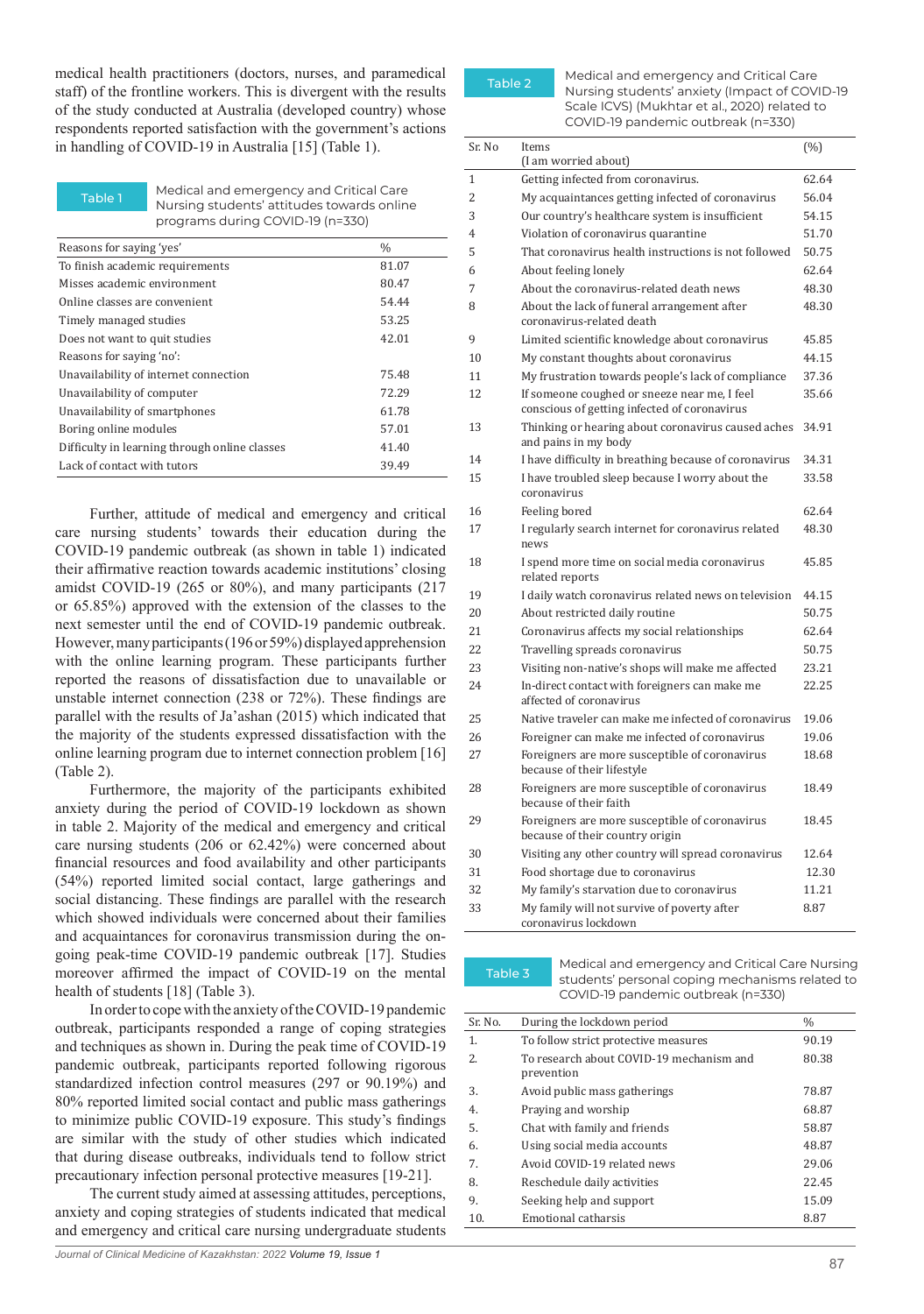were aware of the COVID-19 pandemic related information even though there were gaps in the knowledge. Medical and emergency and critical care nursing students responded generally positive attitudes, perceptive understanding, anxiety towards governmental actions and various coping strategies to manage COVID-19 related factors. However a considerable number of medical and emergency and critical care nursing students displayed distrust and reluctance towards the COVID-19 vaccination. In the academic and educational context, medical and emergency and critical care nursing students were apprehensive towards online learning programs due to technology's unavailability and financial reasons. Participants further respond dissatisfaction with the government's role in curtailing COVID-19. Although medical and emergency and critical care nursing students expressed anxiety towards COVID-19 related factors yet they were well equipped with the coping strategies to manage the anxieties of COVID-19 related factors.

multiple levels especially among communities of low and middle income countries (LMICs). Government should strengthen their approaches to manage, disseminate information, timely assess, effectively test and vaccinate concerning any future outbreaks of epidemics or pandemics. Institutions should introduce innovative and helpful strategies to promote and address the mental health issues of students during and post the COVID-19 pandemic outbreak. Pakistan is still developing online learning and class modules and paradigm shift in pedagogical delivery. State should ensure the availability of educational support and develop policies considering the health emergences in the future.

**Disclosures:** There is no conflict of interest for all authors.

**Acknowledgements:** None.

**Funding:** None.

## **Conclusion**

The COVID-19 pandemic outbreak posed significant threat for general population students, however, medical and emergency and critical care nursing students' are impacted on

## **References**

- 1. Rana W, Mukhtar S, Mukhtar S, Mohiuddin G, & Ehmad A. Psychological health of aging mental healthcare social workforce amidst coronavirus disease-2019 pandemic. *International Journal of Geriatric Psychiatry,* 2021; 36(3): 461-462. https://doi.org/10.1002/ gps.5456
- 2. Lee J. Mental health effects of school closures during COVID-19. *The Lancet.* 2020. https://doi.org/10.1016/S2352-4642(20)30109- 7
- 3. Mukhtar S. Psychological health during the coronavirus disease 2019 pandemic outbreak. *International Journal of Social Psychiatry*. 2020; 66(5), 512–516. https://doi.org/10.1177/0020764020925835
- 4. Akan H, Gurol Y, Izbirak G, Ozdatli S, Yilmaz G, Vitrinel A, Hayran O. Knowledge and attitudes of university students toward pandemic influenza: A cross-sectional study from Turkey. *BMC Public Health*. 2010; 10(1):1–8. https://doi.org/10.1186/1471-2458- 10-413
- 5. Mukhtar S. Mental Health and Emotional Impact of COVID-19: Applying Health Belief Model for Medical Staff to General Public of Pakistan. *Brain Behavior, and Immunity*. 2020. https://doi.org/10.1016/j.bbi.2020.04.012
- 6. Mukhtar S. Feminism and gendered impact of COVID-19: Perspective of a counselling psychologist. *Gender, Work & Organization.*  2020; 27(5):827-832. https://doi.org/10.1111/gwao.12482
- 7. Rana W, Mukhtar S, Mukhtar S. Mental Health of Medical Workers in Pakistan during the Pandemic COVID-19 Outbreak. *Asian Journal of Psychiatry*. 2020; 51. https://doi.org/10.1016/j.ajp.2020.102080
- 8. Mukhtar, S. Psychology and politics of COVID-19 misinfodemics: Why and how do people believe in misinfodemics? *International Sociology.* 2021; 36(1):111-123. https://doi.org/10.1177/0268580920948807
- 9. Mukhtar, S. 8 minutes and 46 seconds of 'I Can't Breathe': A call for anti-racist feminist solidarity amid COVID-19. *International Social Work.* 2021; 64(2):255-260. https://doi.org/10.1177/0020872820967417
- 10. Burke RM, Midgley CM, Dratch A, Fenstersheib M, Haupt T, Holshue M. Active monitoring of persons exposed to patients with confirmed COVID-19 United States, January–February 2020. *Morbidity and Mortality Weekly Report.* 2020; 69(9):245–246. https://doi.org/10.15585/mmwr.mm6909e1externalicon
- 11. World Health Organization. Coronavirus disease 2019 (COVID-19) Situation Report 73. WHO 2020 https://www.who.int/docs/ default-source/coronaviruse/situation-reports/20200402-sitrep-73-covid-19.pdf?sfvrsn=5ae25bc7\_2
- 12. World Health Organization. Coronavirus. WHO 2020. https://www.who.int/healthtopics/coronavirus#tab=tab\_3
- 13. 13. Mukhtar S, Rana W. COVID-19 and individuals with mental illness in psychiatric facilities. *Psychiatry Research.* 2020; 289:113075. https://doi.org/10.1016/j.psychres.2020.113075
- 14. Hanrahan C. Coronavirus response wins support but we're less happy with other Aussies' behaviour. ABC News (2020, April 16). https://www.abc.net.au/news/2020-04-16/coronavirus-numbers-government-support-survey-data/12147292
- 15. 15.Ja'ashan M. Perceptions and attitudes towards blended learning for English courses: A case study of students at University of Bisha Mohammed. *English Language Teaching.* 2015; 8(9):40–50
- 16. 16. Mukhtar S. Mental Health and Psychosocial Aspects of Coronavirus Outbreak in Pakistan: Psychological Intervention for Public Mental Health Crisis. *Asian Journal of Psychiatry.* 2020; 51. https://doi.org/10.1016/j.ajp.2020.102069
- 17. 17.Roy D, Tripathy S, Kar S., Sharma N, Verma S, Kaushal V. Study of knowledge, attitude, anxiety & perceived mental healthcare need in Indian population during COVID-19 Pandemic. *Asian Journal of Psychiatry.* 2020; 51:102083–102087. https://doi. org/10.1016/j.ajp.2020.102083